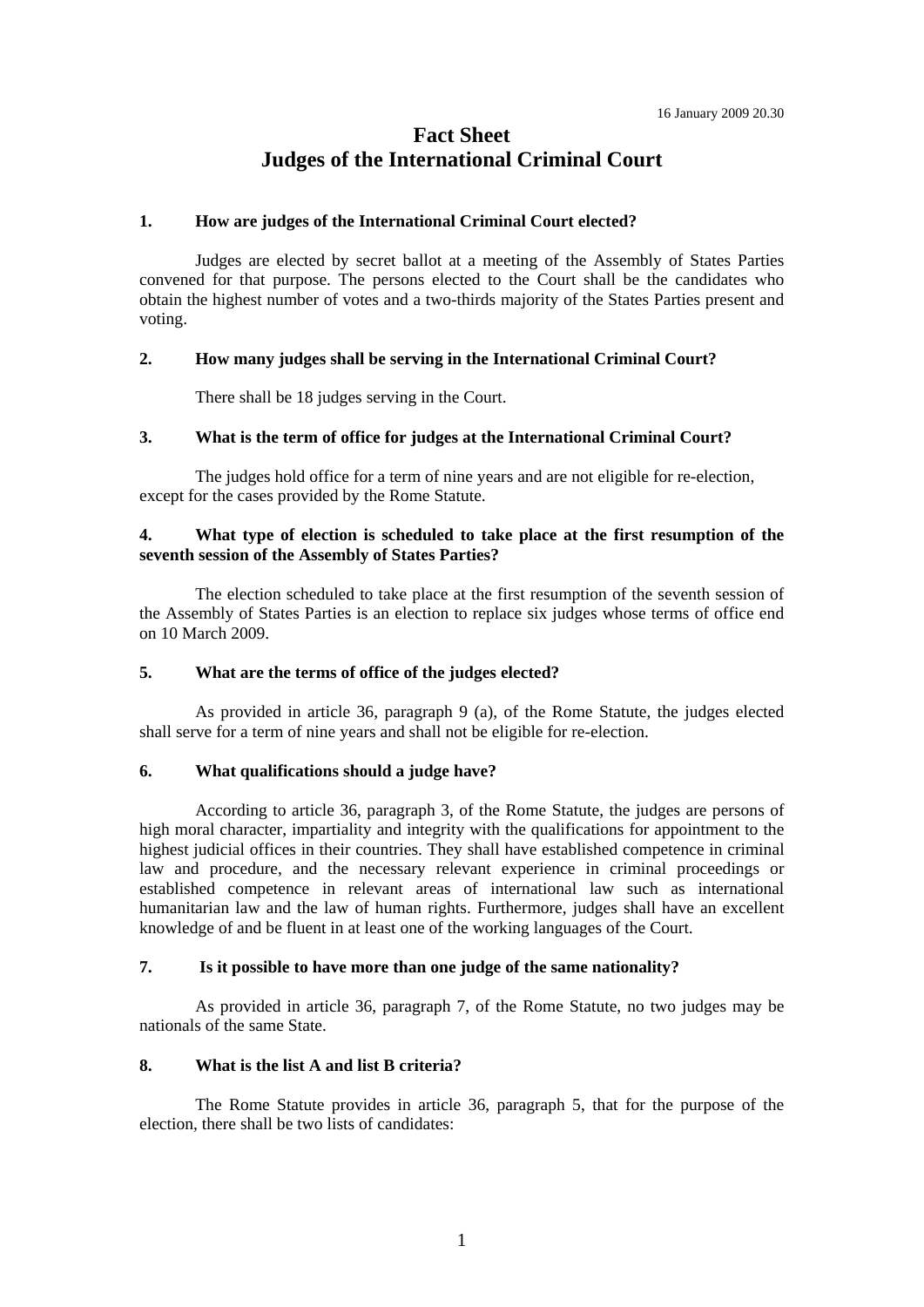List A: Consisting of candidates with established competence in criminal law and procedures, and the necessary relevant experience, whether as judge, prosecutor, advocate, or in other similar capacity in criminal proceedings.

List B: Consisting of candidates with established competence in relevant areas of international law, such as international humanitarian law and the law of human rights, and extensive experience in a professional legal capacity which is of relevance to the judicial work of the Court

## **9. What criteria shall be taken into account by States Parties in the selection of judges?**

 According to article 36, paragraph 8, of the Rome Statute, States Parties shall take into account the need, within the membership of the Court for:

- The representation of the principal legal systems of the world;
- Equitable geographical representation;
- A fair representation of female and male candidates; and
- The need to include judges with legal expertise on specific issues, including, but not limited to, violence against women and children.

## **10. How are these criteria ensured in the election process?**

 The election of judges to the International Criminal Court is based on the principle of minimum voting requirements in the following categories:

- List A and list  $B$ ;
- Geographical region; and
- Gender.

Each State Party shall vote for:

- A minimum number of candidates from list A and list B;
- A number of candidates from each regional group; and
- A number of candidates of each gender.

 The minimum voting requirements are set out specifically for each election, depending on the composition of the Court.

#### **11. For how many candidates does a State have to vote?**

 During any given ballot, each State Party shall vote for no more candidates than seats to be filled. For the purpose of this election, a State shall vote for no more than six candidates.

## **12. What are the minimum voting requirements for the election to be held at the first resumption of the seventh session of the Assembly of States Parties?**

 Paragraph 20 (a) of resolution ICC-ASP/3/Res.6 sets out the method for determining the minimum voting requirements applicable to each election. For the purpose of this election, the Assembly is required to elect at least one candidate from list A, one candidate from list B and to vote for at least one candidate from the Group of Latin American and Caribbean States.